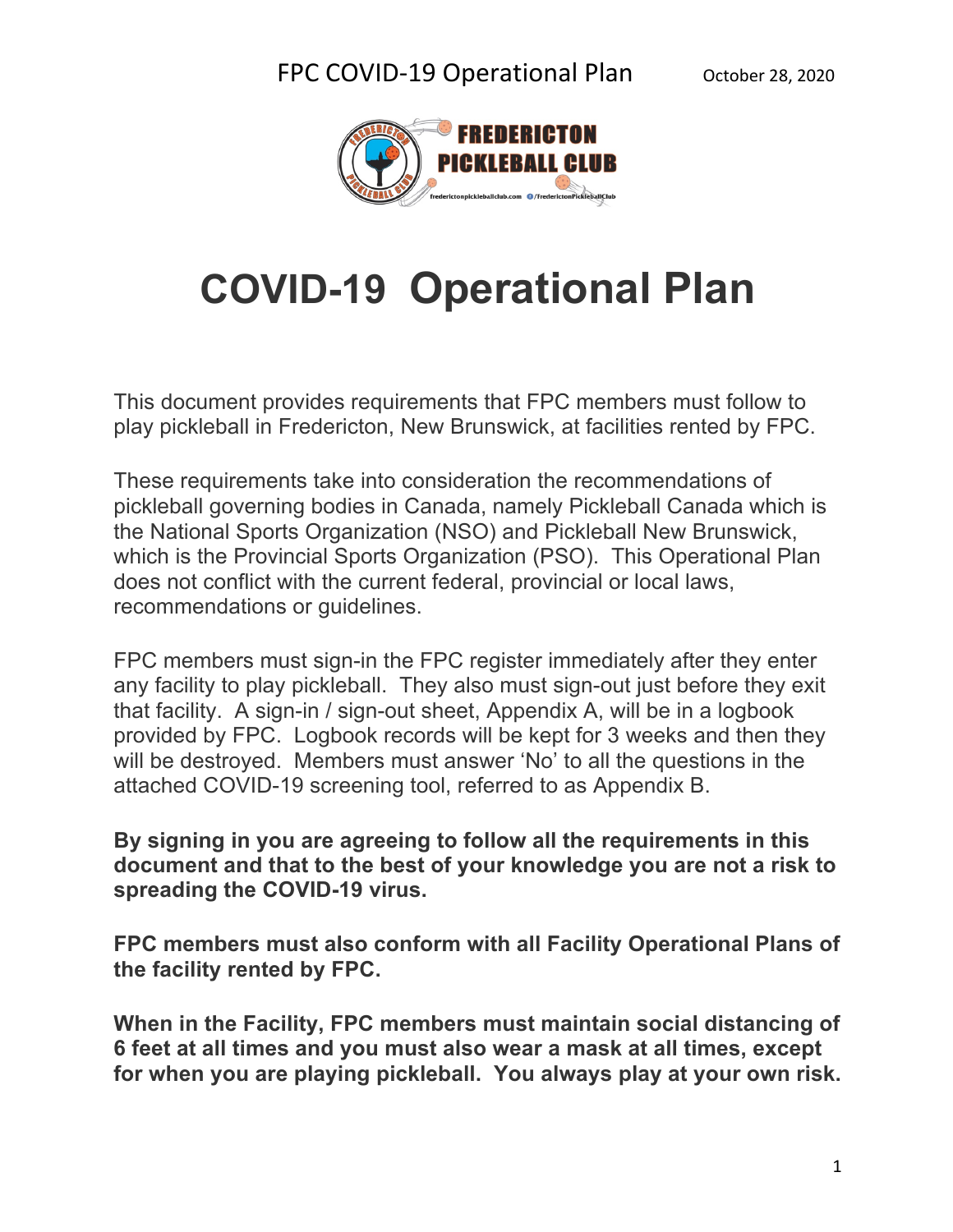### **Before You Play**

- Sign-in and record date and time.
- Play only within your family and friends bubble.
- Do not play if you or your playing partner:
	- o Exhibit any coronavirus symptoms, such as a fever, cough, sore throat, difficulty breathing, or other symptoms identified by health experts.
	- o Have been in contact with someone with COVID-19 in the last 14 days.
	- o Are considered vulnerable or at risk (elderly individuals with underlying health concerns, immunosuppressed persons, individuals suffering from serious health problems, notably high blood pressure, pulmonary diseases, diabetes, obesity and asthma).

## **Preparing To Play**

- Wash your hands with disinfectant soap and water for at least 20 seconds, or use hand sanitizer, before going on a pickleball court.
- Use hand sanitizer before you play, between games and again when you complete play.
- Disinfect your paddle, pickleball and any water bottle that you touched before and after play, using a disinfectant provided by the facility.
- Do not share equipment with your playing partner or others.
- If you cough or sneeze, do so in a tissue or in your sleeve.
- Avoid touching door handles, gates, benches and all other objects where the virus could survive. If you touch something, make sure to wash your hands and disinfect the surface you have touched.